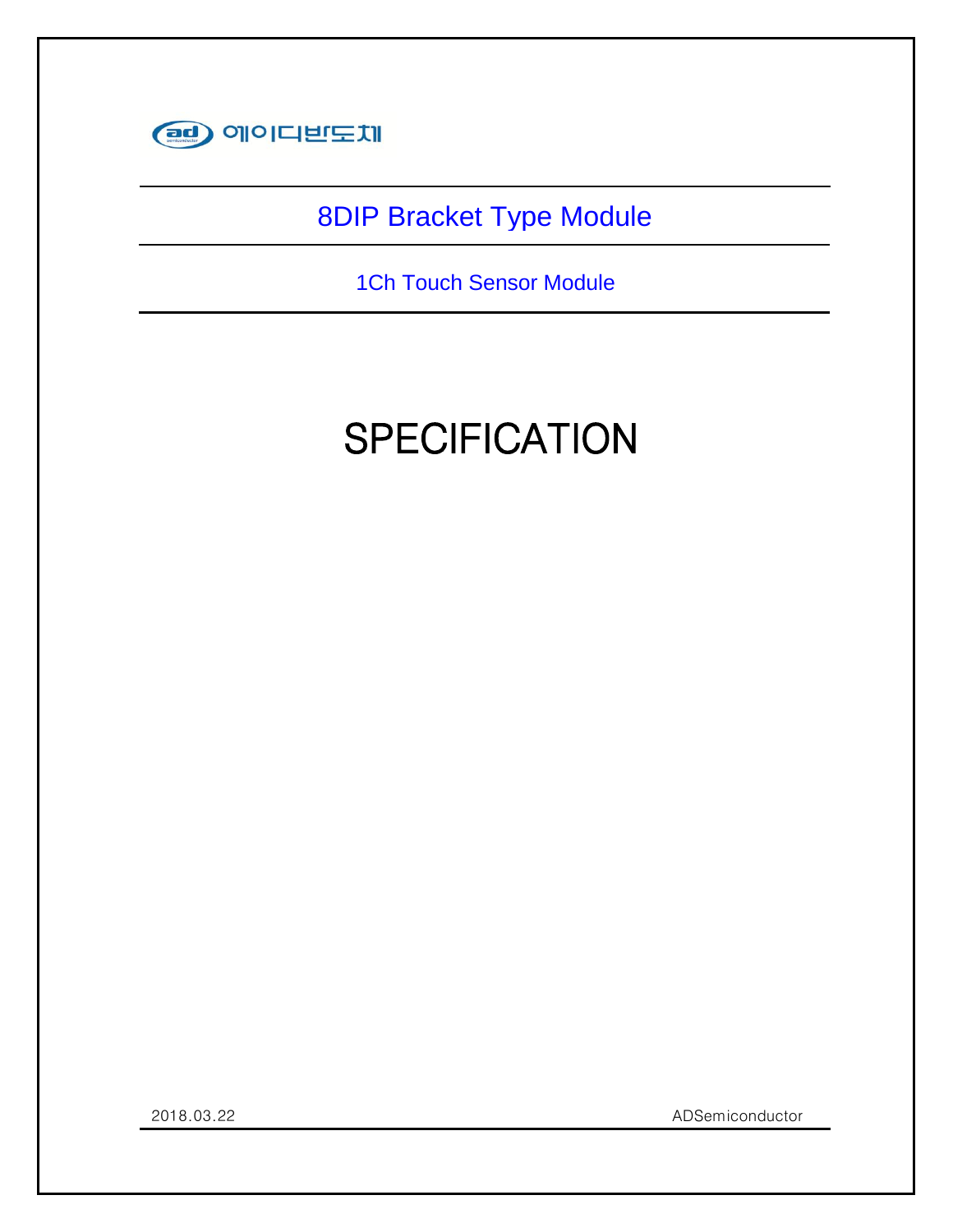### AD Semiconductor<sub>®</sub>

### **8DIP Bracket Type Module ( 1Ch Touch Sensor Module )**

- 1 General Specification
- 1.1 General Features
- 1 채널 정전용량방식 터치 센서 모듈
- 낮은 전력 소비량
- 최적화된 3 단계 감도 설정모드 지원
- Open-drain 출력
- 내부 파워 리셋
- 동상 및 일반 노이즈 감소 회로 내장
- 브래킷 없이도 간단하고 사용 가능한 모듈 패키지
- RoHS 를 준수하는 8DIP 모듈패키지

### 1.2 Application

- 가전기기 및 각종 휴먼 인터페이스 스위치
- 기계적인 스위치 대체
- 인형 및 인터렉트 게임 조작기
- 스위치 내장형 터치패널, 키패드
- 1.3 Package (8DIP)



### 1.4 Pin Description (TS01SAD)

| Pin | Name        | 1/0                 | Description                         | Protection |
|-----|-------------|---------------------|-------------------------------------|------------|
|     | N.C         |                     |                                     |            |
| 2   | Cs          | Analog input        | Capacitive sensor input             | VDD/GND    |
| 3   | N.C         |                     |                                     |            |
| 4   | N.C         |                     |                                     |            |
| 5   | <b>SYNC</b> | Analog Input/output | Sensitivity selection input [Note1] | VDD/GND    |
| 6   | VDD         | Power               | Power $(2.5V \sim 5.0V)$            | <b>GND</b> |
|     | OUT         | Digital Output      | Output (Open drain)                 | VDD/GND    |
| 8   | GND         | Ground              | Supply ground                       | VDD        |

Note 1: 3.2 항에서 감도 설정에 대한 설명이 있음.

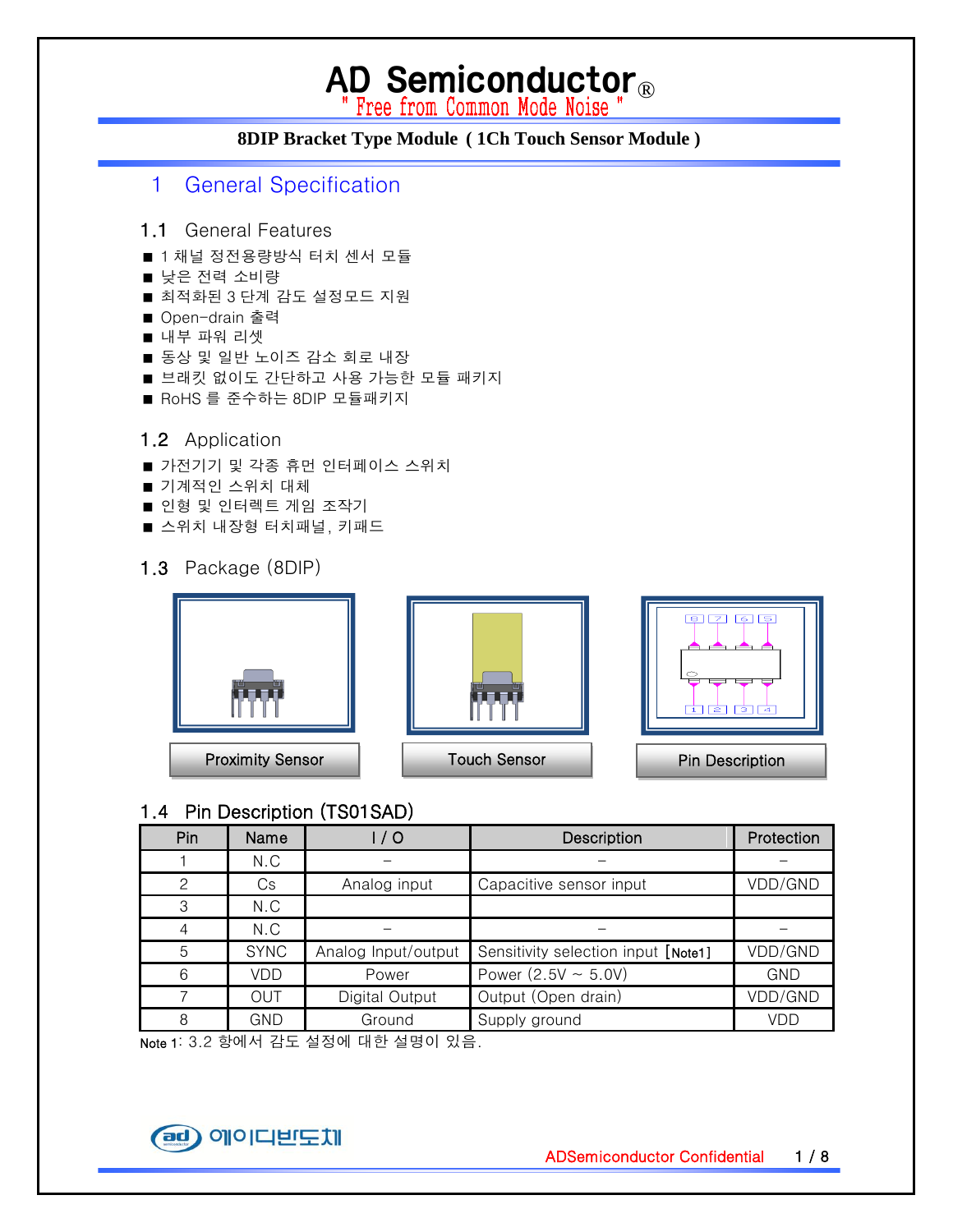# AD Semiconductor<sup>®</sup><br>
Free from Common Mode Noise "

### **8DIP Bracket Type Module ( 1Ch Touch Sensor Module )**

### 2 Electrical Characteristics

### 2.1 Absolute Maximum Ratings

| 공급 전력    | 5.5V             |
|----------|------------------|
| 최대 입력 전원 | $VDD+0.3 V$      |
| 최대 전류    | 10mA             |
| 손실 전력    | 100mW            |
| 보관 온도    | $-20 \sim 85$ °C |
| 동작 온도    | $-10 \sim 75$ C  |
|          |                  |

#### 2.2 Electrical Characteristics

■  $V_{DD}$ =3.3V (Unless otherwise noted),  $T_A = 25^{\circ}C$ 

| Characteristics                                     | Symbol                | <b>Test Condition</b> | Min                      | Typ                      | Max                | <b>Units</b> |
|-----------------------------------------------------|-----------------------|-----------------------|--------------------------|--------------------------|--------------------|--------------|
| Operating supply voltage                            | $V_{DD}$              |                       | 2.5                      | 3.3                      | 5.0                | $\vee$       |
| Power on reset voltage                              | Vres                  |                       | 1.5                      |                          |                    | V            |
|                                                     | <b>BS</b>             | $V_{DD} = 3.3V$       | $\overline{\phantom{0}}$ | 25                       | 40                 |              |
|                                                     |                       | $V_{DD} = 5.0V$       | $\overline{\phantom{0}}$ | 40                       | 70                 |              |
| Current consumption                                 |                       | $V_{DD} = 3.3V$       | $\overline{\phantom{0}}$ | 140                      | 185                | $\mu$ A      |
|                                                     | <b>BF</b>             | $V_{DD} = 5.0V$       | $\overline{\phantom{0}}$ | 200                      | 280                |              |
| Output maximum sink<br>current                      | $I_{\text{OUT}}$      | $T_A = 25^{\circ}C$   |                          |                          | 4.0                | mA           |
| Internal reset criterion V <sub>DD</sub><br>voltage | $V_{DD\_RST}$         | $T_A = 25^{\circ}C$   |                          | $\qquad \qquad -$        | $0.3 \cdot V_{DD}$ | V            |
| Minimum detectable<br>capacitance variation         | $\Delta C_{\text{S}}$ |                       | 0.2                      |                          |                    | pF           |
| Output impedance                                    | Zo                    | $\Delta C_S > 0.2pF$  |                          | 12                       |                    | Ω            |
| (open drain)                                        |                       | $\Delta C_S < 0.2pF$  |                          | 30M                      |                    |              |
| Self calibration time after<br>$V_{DD}$ setting     | $T_{CAL}$             |                       |                          | 200                      |                    | ms           |
| Maximum supply voltage<br>rising time               | $T_{R_VDD}$           |                       |                          | $\overline{\phantom{0}}$ | 100                | ms           |
| Recommended SYNC<br>resistor value                  | R <sub>SYNC</sub>     |                       |                          | $\mathbf{2}$             |                    | ΜΩ           |

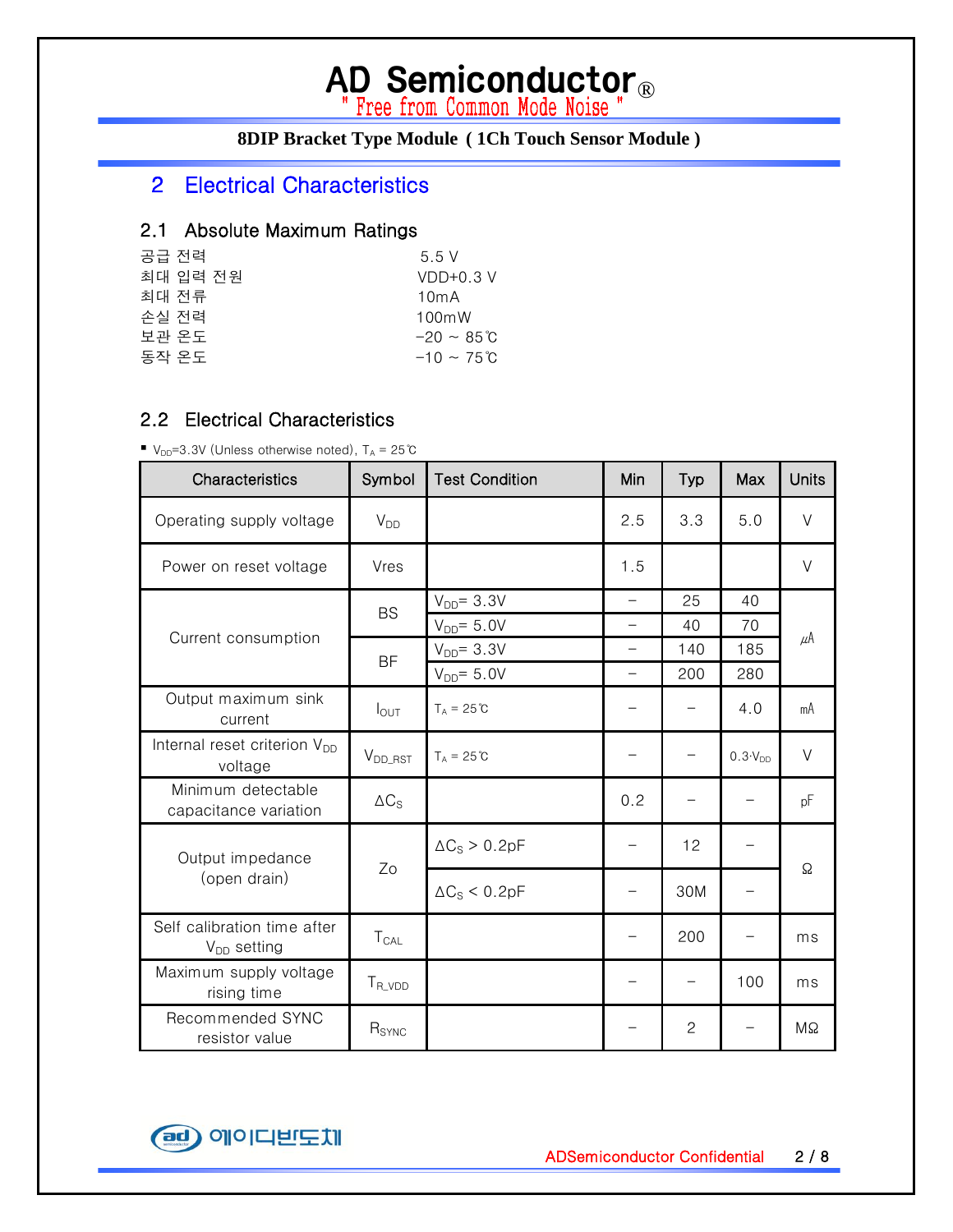# AD Semiconductor<sup>®</sup>

### **8DIP Bracket Type Module ( 1Ch Touch Sensor Module )**

### 3 Application Notes

### 3.1 Application Example



| <b>Module Name</b> | <b>Total Height</b> |  |
|--------------------|---------------------|--|
| ADG09PD            | 9Τ                  |  |
| ADG11PD            | 11T                 |  |
| ADG15PD            | 15T                 |  |
| ADG17PD            | 17T                 |  |
| ADG19PD            | 19T                 |  |



#### ※1,3,4 Pin 을 CS 단자 및 Bracket 필히 연결 할 것.

Application circuit example of ADGxxPD

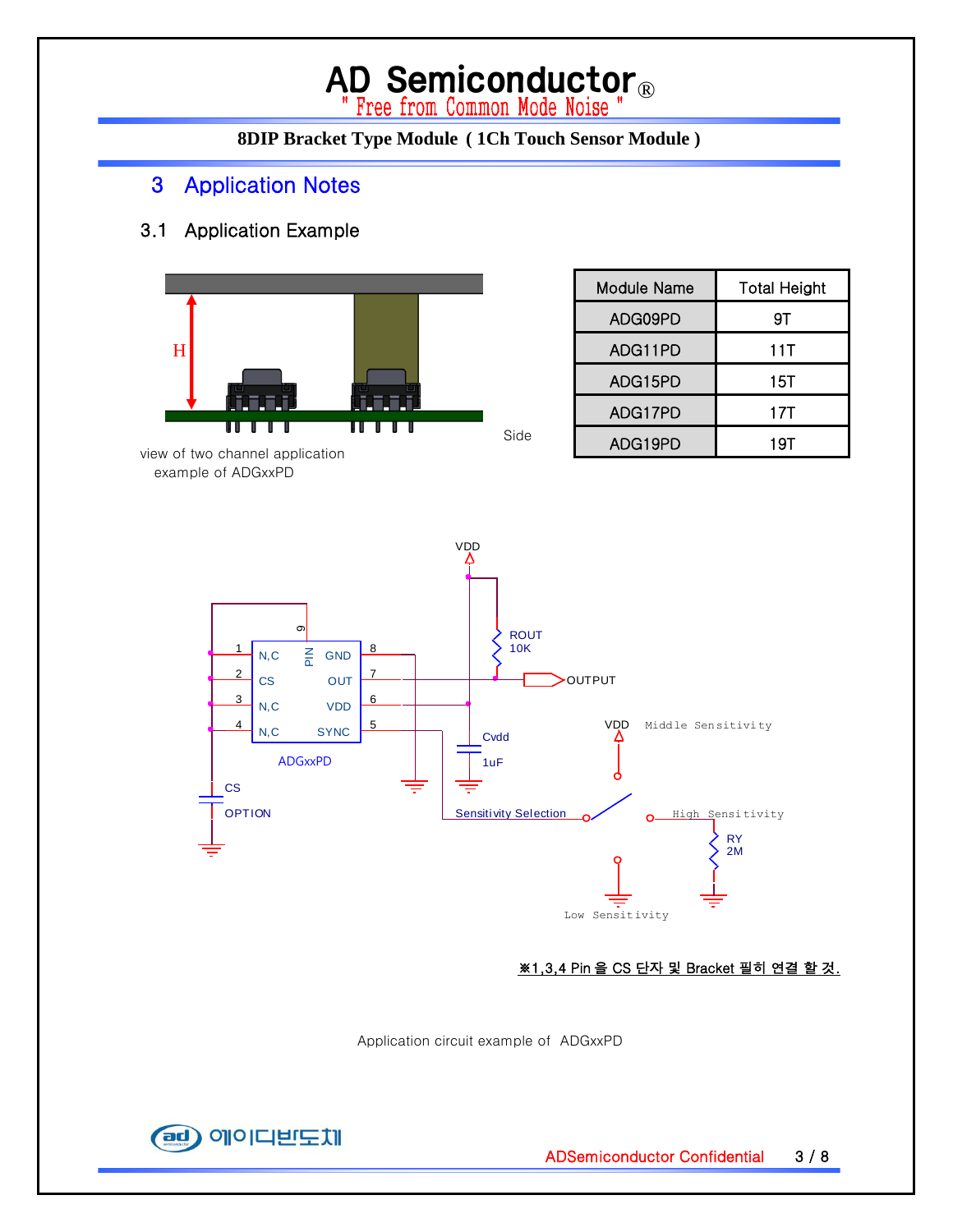### AD Semiconductor<sub>®</sub>

#### **8DIP Bracket Type Module ( 1Ch Touch Sensor Module )**

### 3.2 Sensitivity Selection

터치캡의 SYNC 는 R<sub>SYNC</sub> 경우 (높은 감도를 가짐) 를 제외하고 외부에 추가되는 부품이 없이 감도를 설정 할 수 있다. 감도 설정을 위한 SYNC 장치는 아래와 같다.

| 8DIP             | <b>SYNC</b><br>Connection | Using R <sub>SYNC</sub><br>Connection | Connected to VDD | Connected to<br><b>GND</b> |
|------------------|---------------------------|---------------------------------------|------------------|----------------------------|
| <b>Touch CAP</b> | Sensitivity               | high                                  | Middle           | Low                        |
| ADG00PD          |                           | 13T                                   | 10T              |                            |
| ADG09PD          | Proper Max<br>thickness   | 13T                                   | 10T              |                            |
| ADG11PD          |                           | 13T                                   | 10T              |                            |
| ADG15PD          |                           | 13T                                   | 10T              |                            |
| ADG17PD          |                           | 13T                                   | 10T              |                            |
| ADG19PD          |                           | 13T                                   | 10T              |                            |

Note 2: 위의 적정 두께는 신뢰 가능하나, 이는 절연 물질과 어플리케이션에 의해 변동될 수 있다. CS 단자에 Capacitor 를 실장 하여 미세 감도 조정이 가능 하다.

### 3.3 Application Notes

● VDD 는 주기적인 전압이 50mV 이상으로 ripple 을 일으키거나 또는 10 kHz 보다 낮은 주파수 ripple 은 잘못된 감도 보정을 유발 할 수 있다. 위와 같은 문제를 방지하기 위해, Touch Cap®의 전원라인은 다른 회로로부터 분리되어져야 한다. 특히, LED 드라이버 전원라인과 디지털 변환 회로 전원라인은 확실하게 ADGxxPD 의 전원라인과 분리되도록 설계 되어야 한다.



Touch Cap®의 권장하는 전원라인 분리

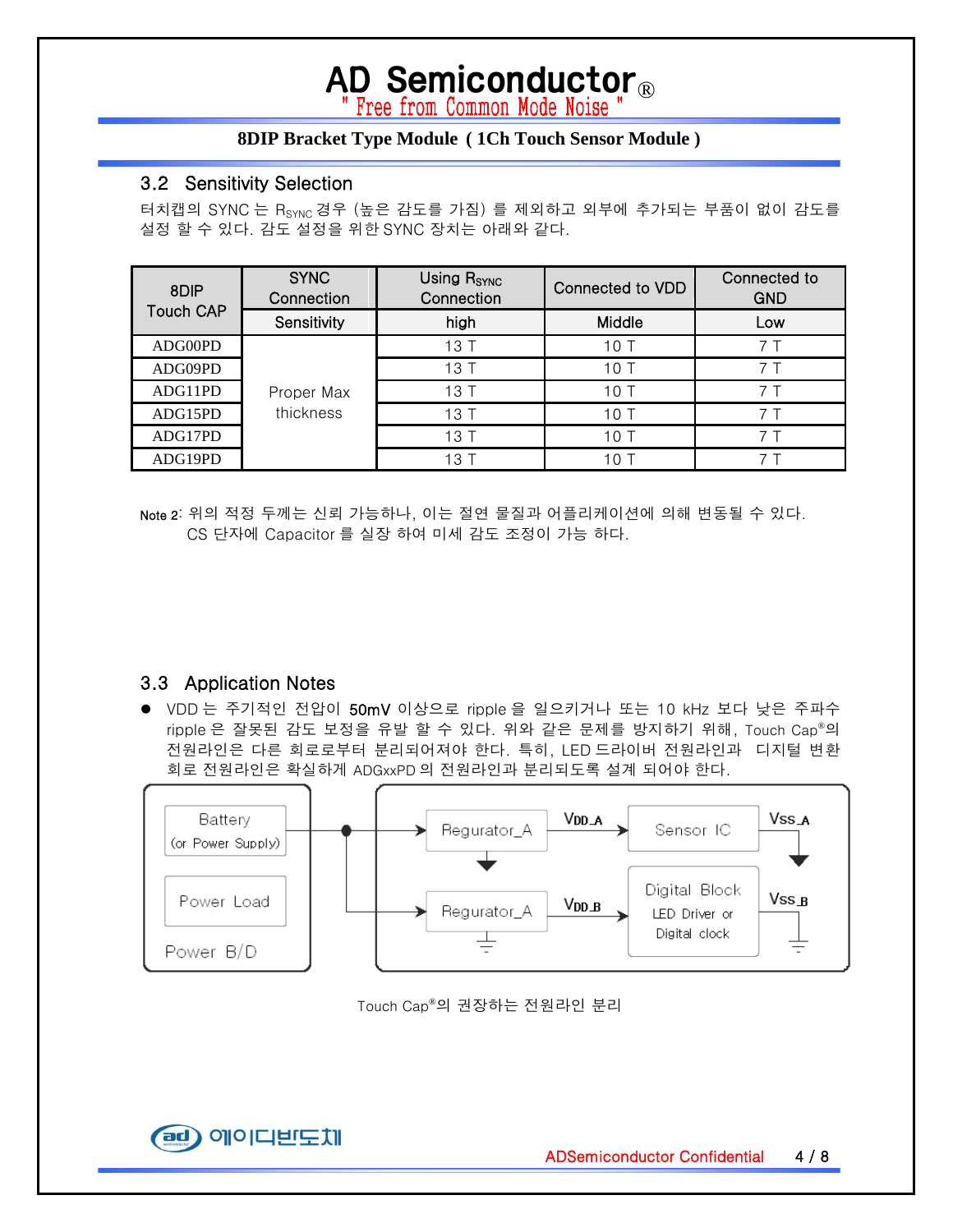### AD Semiconductor<sub>®</sub><br>"Free from Common Mode Noise "

#### **8DIP Bracket Type Module ( 1Ch Touch Sensor Module )**

- 메인보드와 디스플레이 보드 사이를 연결하는 라인이 너무 길 때, 큰 유도용량이 나타날지도 모른다. 이러한 경우, 유도 용량에 의해서 높은 전압 Ripple 이 발생될 수 있다.
- VDD 와 GND 사이에는 필히 Capacitor 를 부착해야 한다. Capacitor 는 ADGxxPD 의 VDD 와 GND 단자에 가능한 가까이 위치되어야 한다.
- ADGxxPD 는 내부 리셋 회로에 의해 리셋이 이루어 진다. 정상적인 동작을 위해서는 VDD 전압 상승 시간은 필히 100m sec 이내가 되어야 한다.
- 전원이 On/Off 될 때, VDD 전압은 1.5V 이하로 떨어져야 한다.
- 감도는 SYNC 로 설정 할 수 있다. (3.2 참조)
- 여러 개의 ADGxxPD 모듈을 사용할 경우, 각 모듈 사이의 상호 간섭을 방지하기 위해서, 모든 SYNC Pin 을 서로 연결시키고, 연결된 SYNC Pin 부분을 저항(Rsync, 2M Ohm)을 이용하여 GND 와 연결 한다.
- ADGxxPD 출력단은 오픈 드레인 구조를 가진다. 그러므로 어플리케이션 예제 회로에서처럼 풀업 저항을 필요로 한다.
- 센서 주파수에 간섭을 야기하는 외부적인 노이즈를 방지하기 위해 PCB 의 빈 공간은 GND 패턴으로 채워 GND 를 강화 한다.
- 전면 커버는 잘못된 감도 보정을 방지하기 위해서 ADGxxPD 의 위에 1~2mm 밀착 후 잘 고정되어야 하며, ADGxxPD 은 외압 등에 의한 유동성이 없어야 한다.

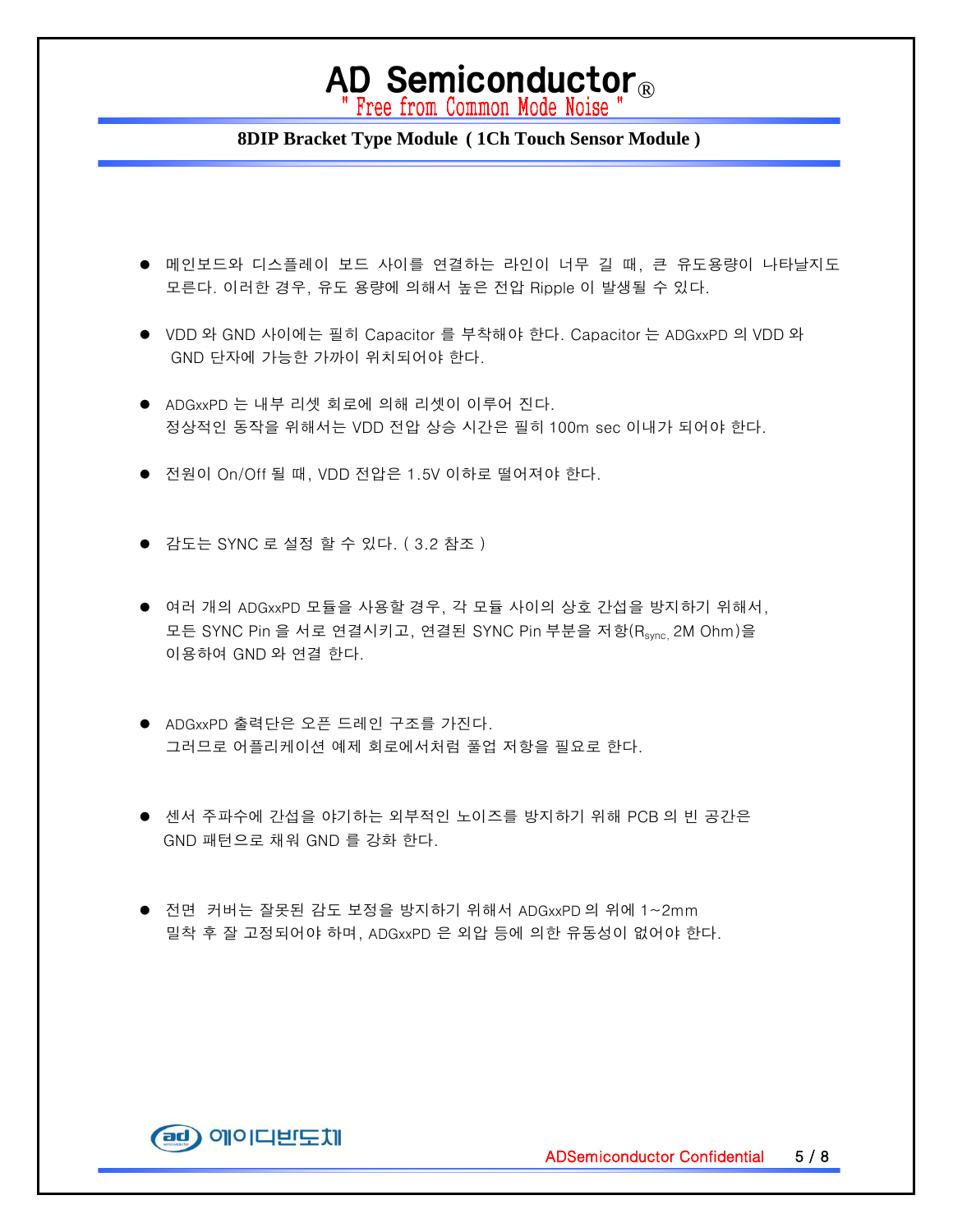# AD Semiconductor<sup>®</sup><br>
Free from Common Mode Noise "

**8DIP Bracket Type Module ( 1Ch Touch Sensor Module )** 

- 4 Drawing
- 4.1 ADGxxPD Bracket TYPE TOUCH CAP MODULE Drawing



| Module Name | <b>Total Height</b> |  |
|-------------|---------------------|--|
| ADG00PD     | 6.5 <sub>mm</sub>   |  |

| <b>Module Name</b> | <b>Total Height</b> |  |
|--------------------|---------------------|--|
| ADG09PD            | 9mm                 |  |
| ADG11PD            | 11mm                |  |
| ADG15PD            | 15mm                |  |
| ADG17PD            | 17 <sub>mm</sub>    |  |
| ADG19PD            | 19mm                |  |

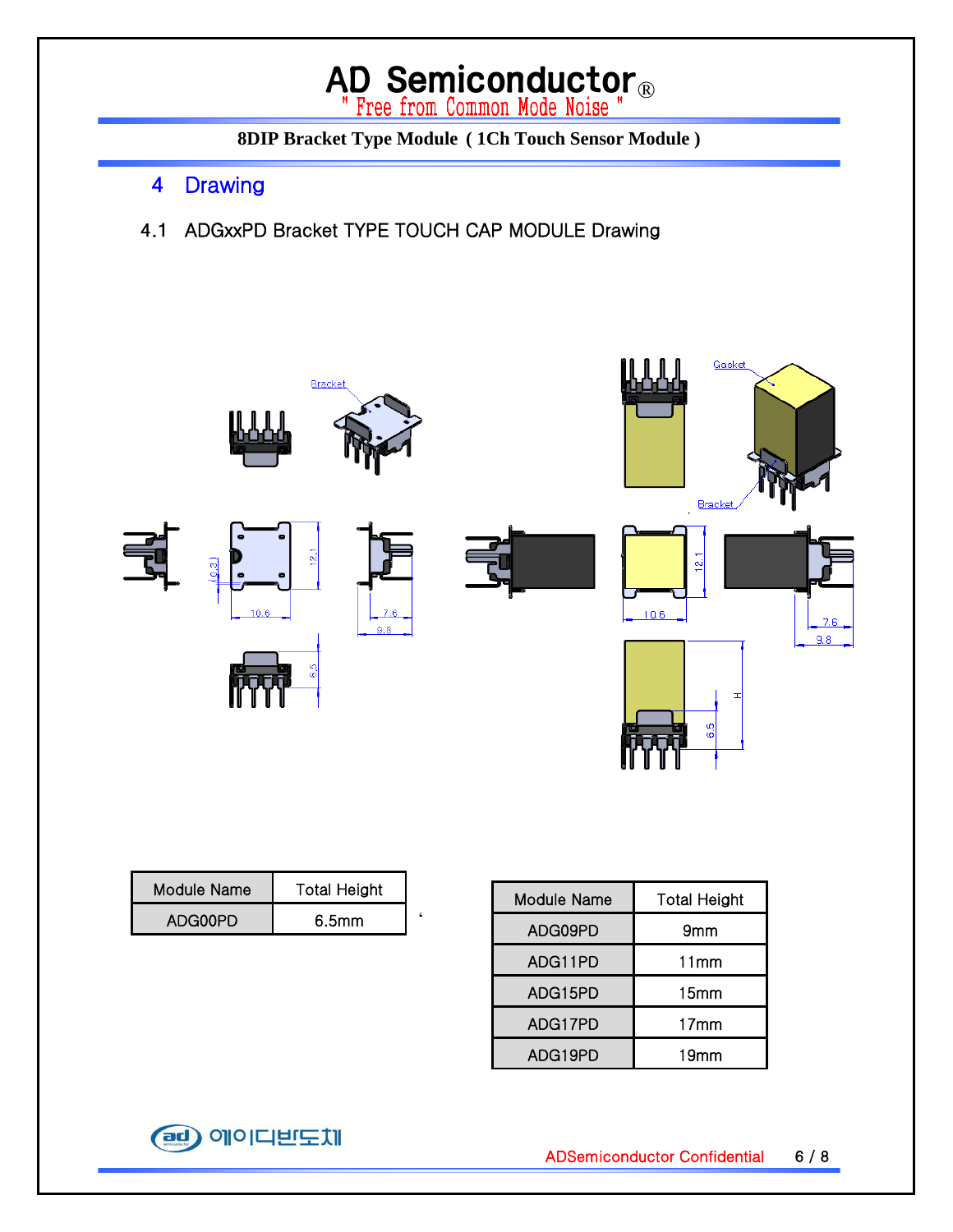### AD Semiconductor<sup>®</sup>

### **8DIP Bracket Type Module ( 1Ch Touch Sensor Module )**



### 4.2 ADGxxPD PCB Layout Drawing ( ADTxxPD 공용 )

※ PCB Layout 진행 시 Bracket 과 TS01SAD IC 의 1,2,3,4 Pin 단자를 필히 연결 할 것.